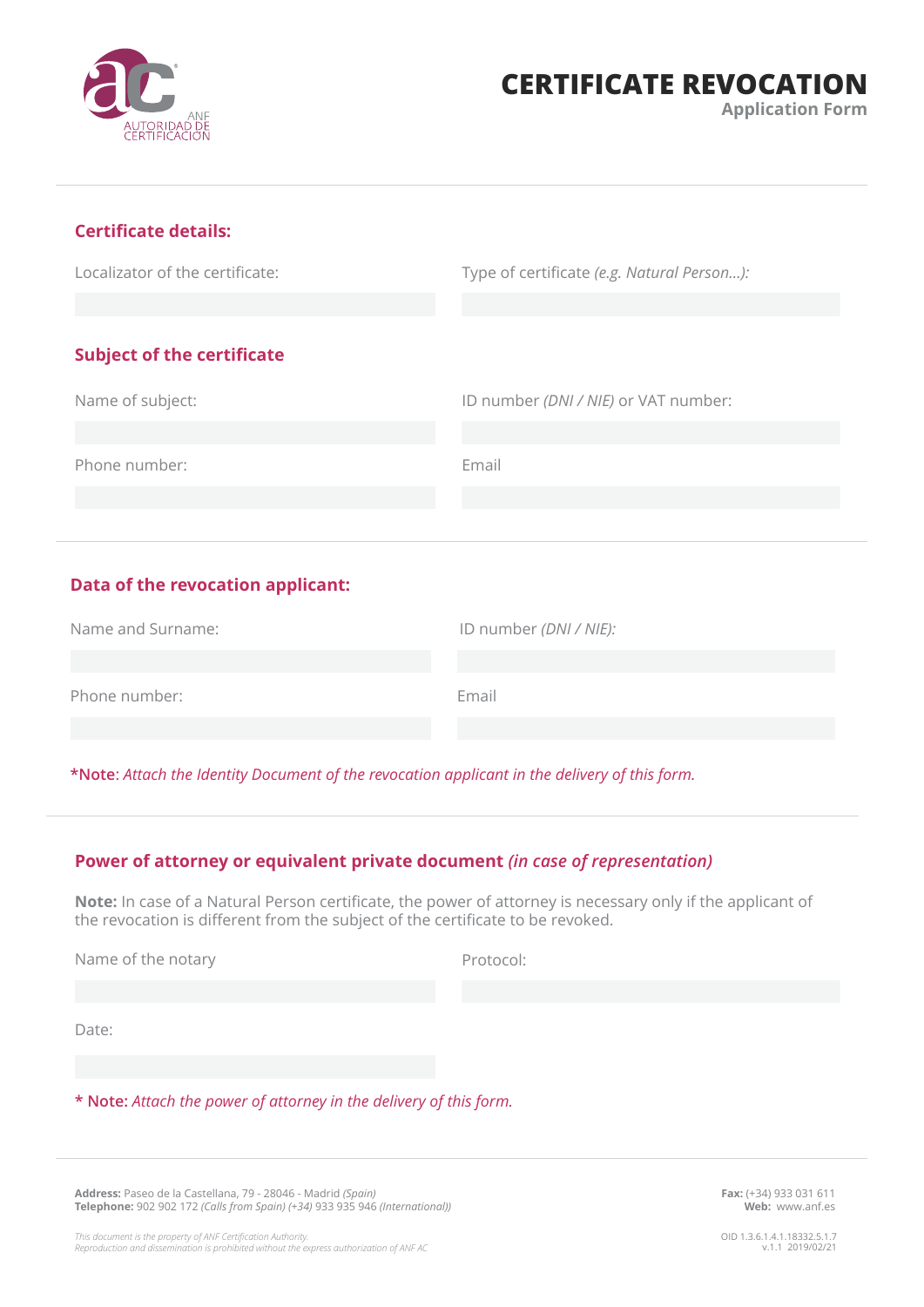

# **CERTIFICATE REVOCATION**

**Application Form** 

### **Mark the Reason for the revocation request:**

- Subscriber's Voluntary Request
- Certificate Responsible Request
- Loss of storage support
- Death of Subscriber, total, partial, or supervening disability
- Death of Certificate Responsible, total, partial, or supervening disability
- Finalization of the Representation
- Compromised Key
- Outdated information

Defective issuance of a certificate due to:

- 1. Failure to comply with a material requirement for the issuance of the certificate
- 2. Reasonable belief that a fundamental data relating to the certificate is, or may be, false
- 3. Existence of a data entry error or other process error
- Deliberate misuse of keys and certificates, or lack of observance or contravention of the operational requirements contained in the CPS or in this CP
- Replaced certificate
- Unsafe key length
- Unsafe algorithms
- Loss of validity of some of the higher certificates of the Certification Route
- Others:

#### **The Subscriber DECLARES:**

- That he/she has been informed that, prior to the revocation of the certificate, ANF Autoridad de Certificación *(hereinafter, ANF AC)* must carry out the corresponding verifications in relation to the identity of the Subscriber, and if appropriate, of the Certificate Responsible and its ability to process this revocation request.
- That he/she knows what is established in the Certification Practices Statement and in the Certification Policy to which the certificate of ANF AC is associated and that the revocation effects are irreversible.